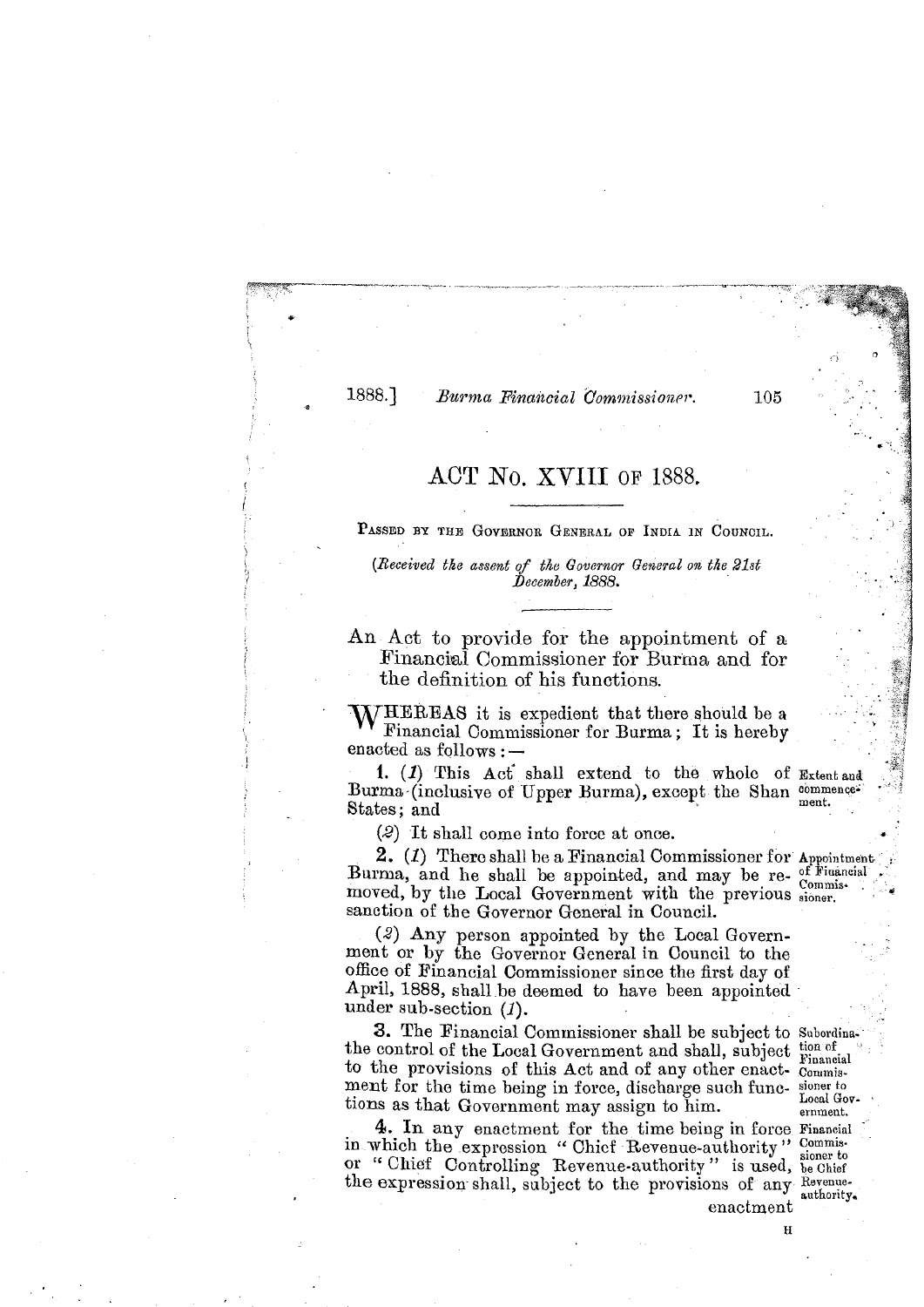#### 106 Burma Financial Commissioner. LACT XVIII

enactment passed after the commencement of this Act and to any conditions and restrictions which the Local Government, with the previous sanction of the Gov ernor General in Council, may prescribe, be construed as referring to the Financial Commissioner.

as referring to the Financial Commissioner.<br>
Delegation 5. The Local Government, with the<br>
of powers to<br>
Financial Commis-<br>
notification in the official Gazette, delegation<br>
in the official Gazette, delegation<br>
sioner by<br> Delegation **5.** The Local Government, with the previous of powers to sanction of the Governor General in Council, may, by Commis. notification in the official Gazette, delegate to the Commis. notification-in the official Gazette, delegate to the sioner by Financial Commissioner, subject to such conditions Local Gov-<br>
ernment. and restrictions, if any, as that Government, with ernment, and restrictions, if any, as that Government, with **EXECUTE:** Such sanction as aforesaid, may prescribe, all or any of the functions assigned to that Government by any enactment for the time being in force.

Validation of **6.** All acts and proceedings done and taken after past proceed. the first day of April, 1888, and before the commencepast proceed the first day of April, 1888, and before the commence-<br>Financial ment of this Act, by any person appointed by the Financial ment of this Act, by any person appointed by the Commis-<br>Commis- Those Roycemment or the Governor General in Council Local Government or the Governor General in Council to the office of Financial Commjssioner, or by any person acting under the authority of a person so appointed, shall be as valid and operative as they would have been if they had been done and taken in exercise of powers conferred by or conferable under this Act.

Modification 7. The enactments specified in the schedule shall be modified to the extent and in the manner mentioned in the third column thereof.

### THE SCHEDULE.

#### **ENACTMENTS MODIFIED.**

| Number and year. | Title.                            | Modifications.                                                                                  |
|------------------|-----------------------------------|-------------------------------------------------------------------------------------------------|
| I of $1879$ .    | Indian <br>Act,<br>Stamp<br>1879. | In section 3, clause (7), insert<br>the words "and Burma" after<br>the word "Punjab".           |
| III of 1879      | Act. 1879.                        | Destruction of Records In section 7 insert the words<br>"and Burma" after the word<br>"Punjab". |

sioner.

of certain<br>enactments.

. :

**XXII**